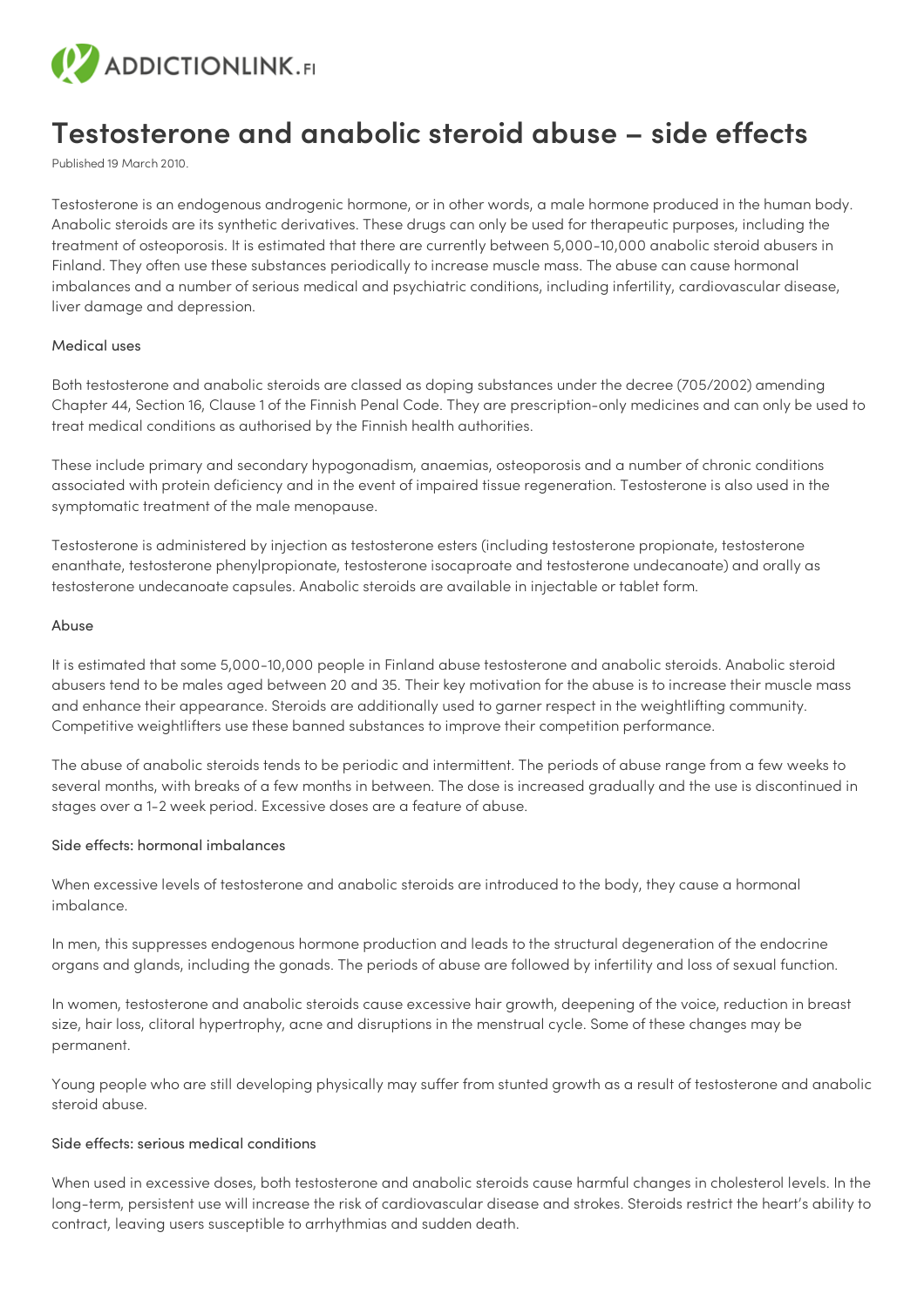In addition, the misuse of these hormone preparations increases the risk of diabetes. Sharing needles to inject them also increases the risk of blood-borne infections, including different types of hepatitis and HIV.

The excessive use of testosterone and anabolic steroids also increases the risk of cancers and liver damage. Anabolic steroids administered orally are more damaging to the liver than if they are injected. Liver disease can vary from temporary minor cell damage and jaundice to malignant hepatic tumours, which even when treated are associated with a poor prognosis.

## Side effects: mental health

Testosterone and anabolic steroids also affect the functioning of the central nervous system (CNS), particularly the areas controlling mood, sexuality and aggression.

Some 20-30% of people who consume excessive amounts of testosterone and anabolic steroids exhibit symptoms of psychiatric illness during the intake period, including depression, anxiety, and psychotic reactions including hallucinations, hypomania and cognitive impairment.

Some 30% of people who consume excessive amounts of anabolic steroids exhibit aggressive behaviours, hostility and irritability during the intake period. A number of case reports have argued that the hormones are responsible for impaired impulse control. These include reports of previously stable individuals becoming violent and committing manslaughter following hormone consumption.

The findings of a Finnish population-based study suggest that for people abusing anabolic steroids and testosterone the risk of premature death is 4.6 times higher than for the control group.

Timo Seppälä Medical Director Finnish Antidoping Agency (FINADA)

## References ▶

Pirkola & Seppälä (2005): Huumeet ja anaboliset aineet. Nuorten terveys 2000. Kansanterveyslaitoksen julkaisuja, KTL B7 / 2005, 65–68.

Bahrke & Yesalis (2004): Abuse of anabolic androgenic steroids and related substances in sport and exercise. Current Opinion in Pharmacology 4: 614–620.

Hall & Hall (2005): Abuse of Supraphysiologic Doses of Anabolic Steroids. Southern Medical Journal 98: 550–555.

Seppälä & Karila (1996): Suorituskykyyn vaikuttavien aineiden väärinkäyttö. Käytännön Lääkäri 3: 129–135.

Taimela & Seppälä (1994): Voimaharjoittelussa käytettävien anabolisten aineiden haitat. Suomen Lääkärilehti 20–21: 2051–2061.

Karila, Hovatta, Seppälä (2004): Concomitant abuse of anabolic androgenic steroids and human chorion gonadotropin impairs spermatogenesis in power athletes. Int J Sports Med 25: 257–263.

Kanayama, Hudson & Pope (2008): Long-term psychiatric and medical consequences of anabolic–androgenic steroid abuse: A looming public health concern? Drug and Alcohol Dependence 98: 1–12.

Mäntysaari, Karila & Seppälä (2005): Cardiovascular findings in power athletes abusing anabolic androgenic steroids. International Review of the Armed Forces Medical Services 75: 12–15.

Thiblin, Mobini-Far & Frisk (2009): Sudden unexpected death in a female fitness athlete, with a possible connection to the use of anabolic androgenic steroids (AAS) and ephedrine. Forensic Science International 184: e7–e11.

Pärssinen & Seppälä (2002): Steroid use and long-term health risks in former athletes. Sports Medicine 32(2): 83–94.